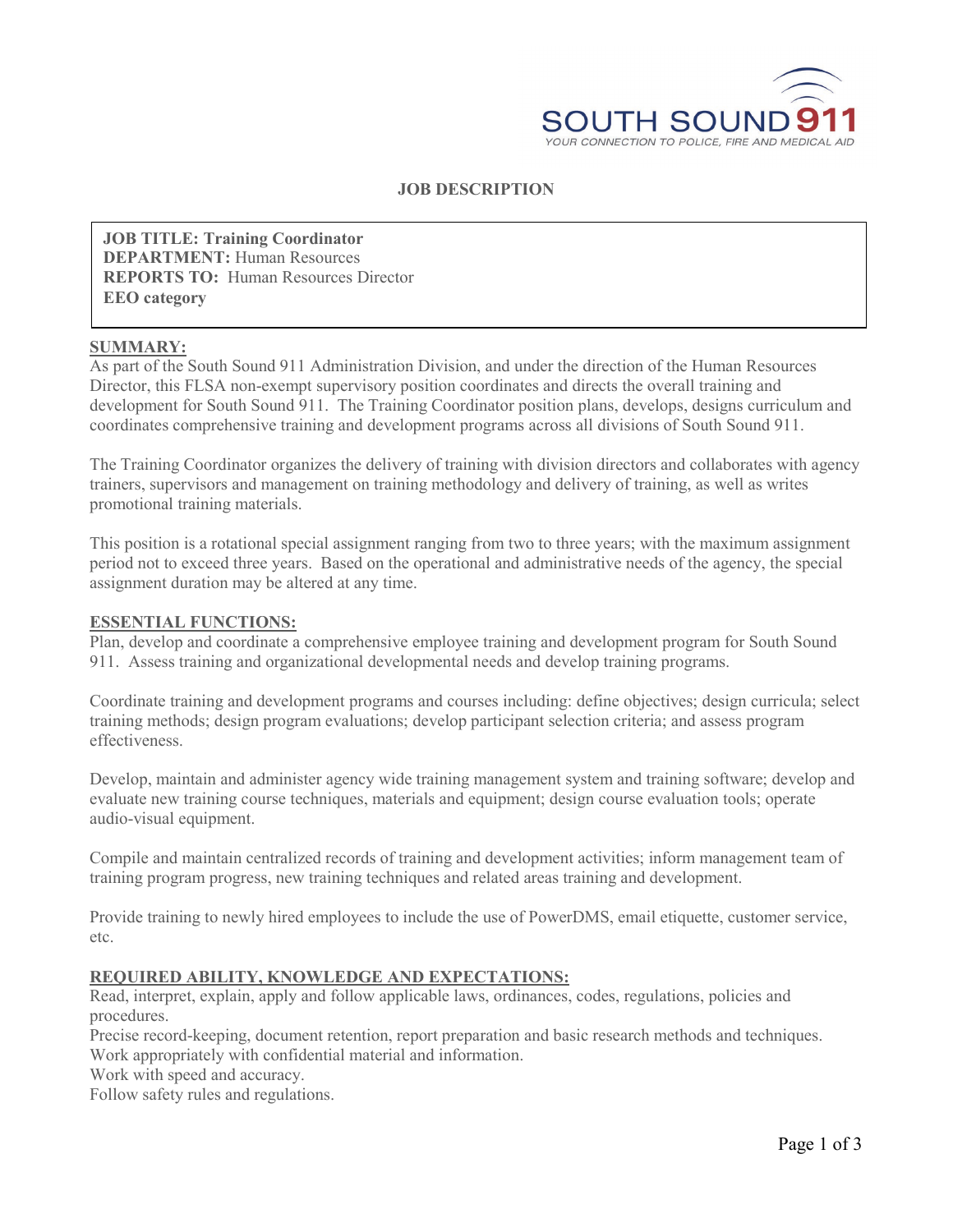Proficient with standard suite of Microsoft Office software and database applications, various operations of multifunction devices, and phone systems.

Communicate efficiently and effectively both orally and in writing using tact, patience and courtesy.

Establish and maintain cooperative and effective working relationships with others.

Analyze situations quickly and adopt an effective course of action.

Organize work with many interruptions and multiple tasks to meet schedules and timelines.

Organizational and employee training and development methods, techniques and practices.

Course development theories, techniques and procedures.

Coaching and counseling techniques.

Recruit and develop a cadre of employee trainers for training delivery.

Organize, coordinate and direct an effective program of employee in-service training and development.

Evaluate program effectiveness.

Facilitate cooperative action among all employee groups.

Work independently with little direction.

Operate audio-visual equipment.

Conduct research to assess training needs.

Assist the organization in research and needs assessment for various topics and issues.

# **QUALIFICATIONS:**

Based upon experience, three years of recent training coordinator experience to include designing, implementing, and presenting adult education courses. Other combinations of education, training and experience will be evaluated on an individual basis for comparability.

# **LICENSES, CERTIFICATES AND OTHER REQUIREMENTS:**

Possession of a valid Washington State driver's license at time of appointment with maintenance thereafter. Member of APCO and NENA.

## **PHYSICAL REQUIREMENTS:**

The physical demands described here are representative of those that must be met by an employee to successfully perform the essential functions of this job. Reasonable accommodations may be made to enable individuals with disabilities to perform the essential functions.

While performing the duties of this job, the employee is regularly required to sit at a computer terminal, frequent walking both indoors and out; use hands to finger, handle, or feel and talk or hear. The employee is frequently required to reach with hands and arms. The employee is occasionally required to stand, stoop, or kneel. The employee must occasionally lift and/or move up to 25 pounds. Specific vision abilities required by this job include close vision, distance vision, peripheral vision, depth perception and ability to adjust focus.

### **WORKING ENVIRONMENT:**

Indoor climate-controlled office environment. The noise level in the work environment is usually quiet. This position will interact with employees and customers on a daily basis.

# **MACHINES/TOOLS/EQUIPMENT/WORK AIDS:**

Personal computer, copy machines, telephone, fax machine, E-mail, calculators, head sets, printers.

### **POTENTIAL HAZARDS:**

The hazards are consistent within an office environment.

### **ANALYSIS OF PHYSICAL DEMANDS OF POSITION:**

| <b>Activity</b> | Percentage of time | <b>Activity</b> | <b>Pounds</b> |
|-----------------|--------------------|-----------------|---------------|
| Standing        | $10\%$ of time     | Pulling         | $25$ lbs.     |
| Walking         | $10\%$ of time     | Pushing         | $25$ lbs.     |
| Sitting         | $80\%$ of time     | Lifting         | $25$ lbs.     |
|                 |                    | Carrying        | $25$ lbs.     |